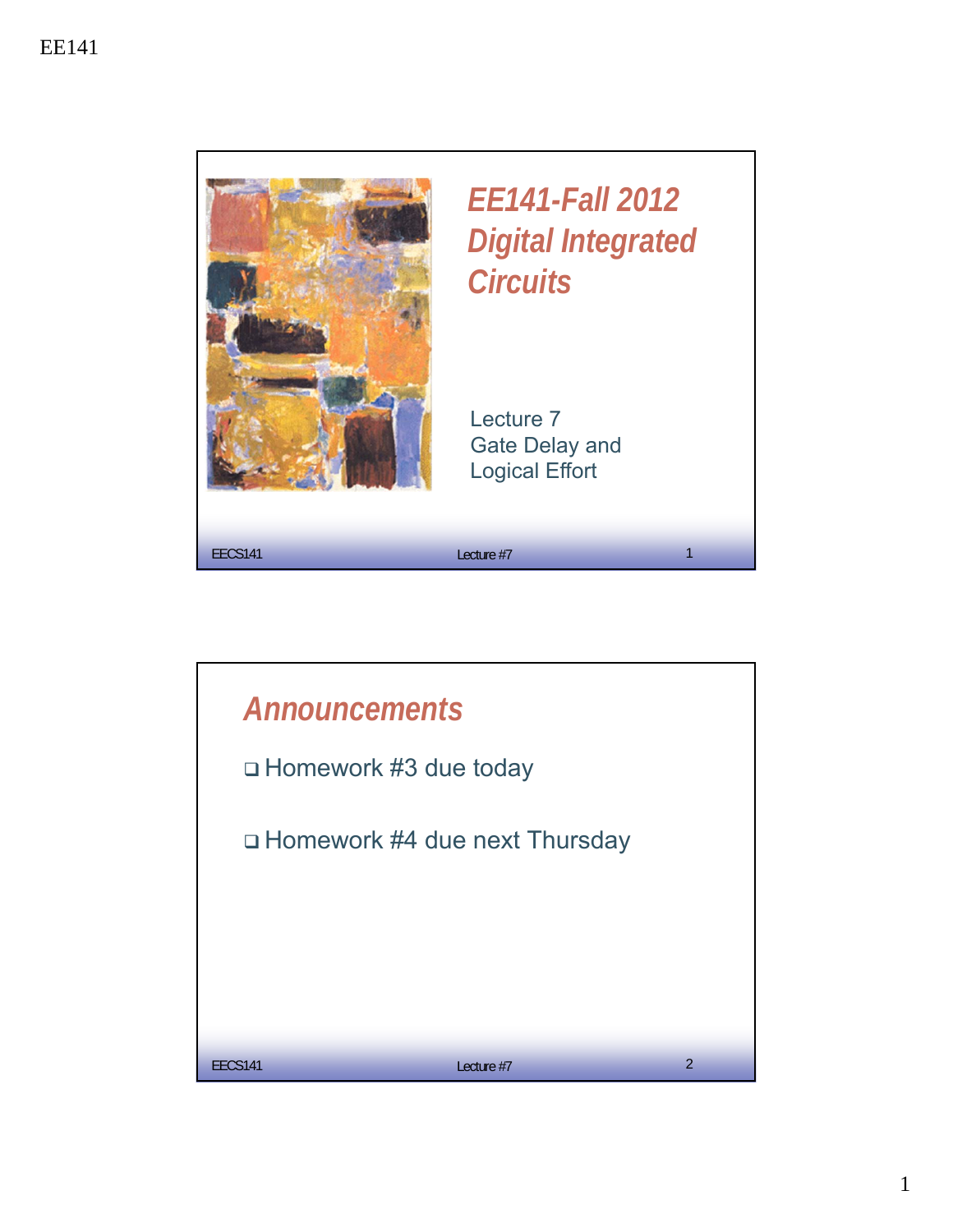

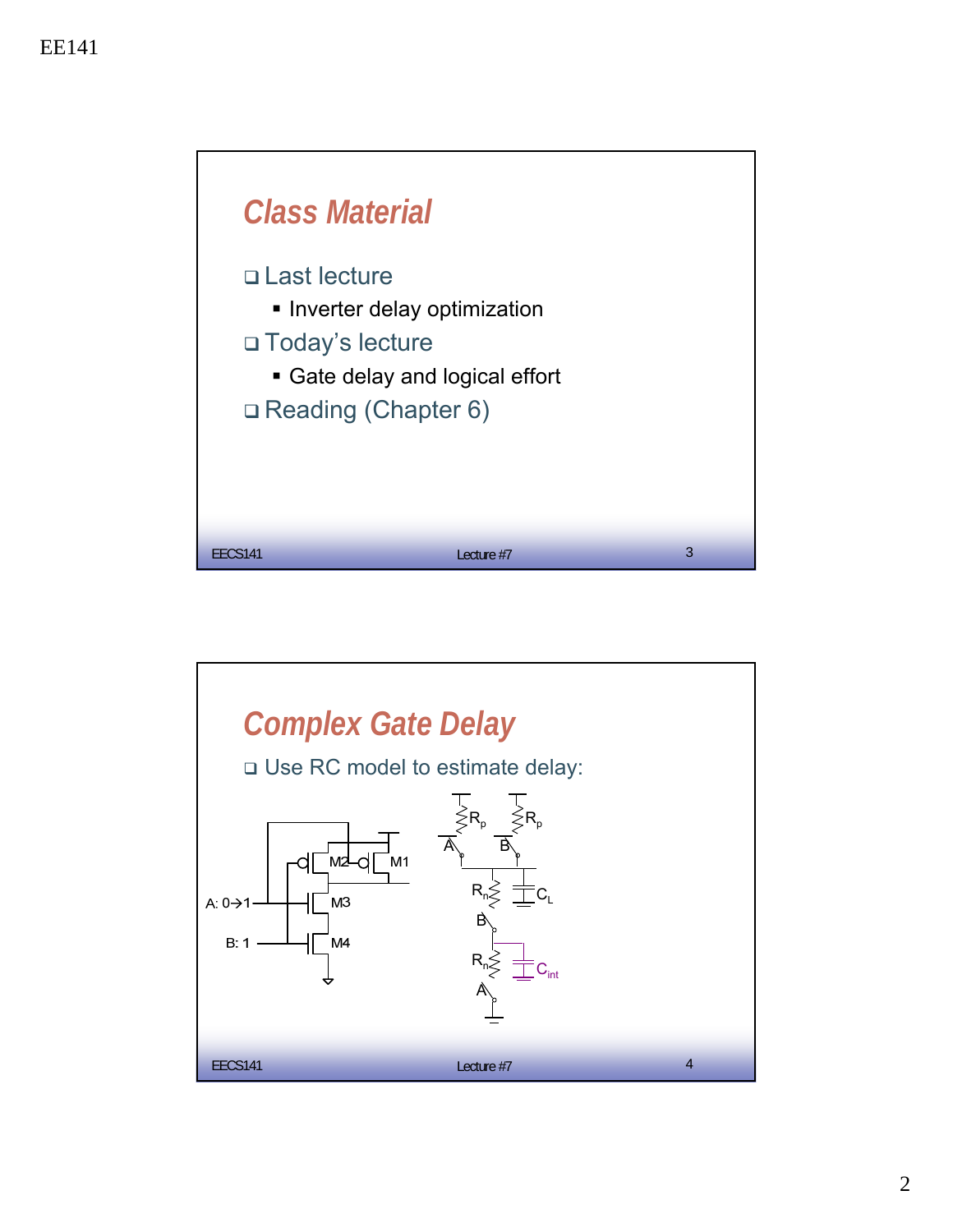

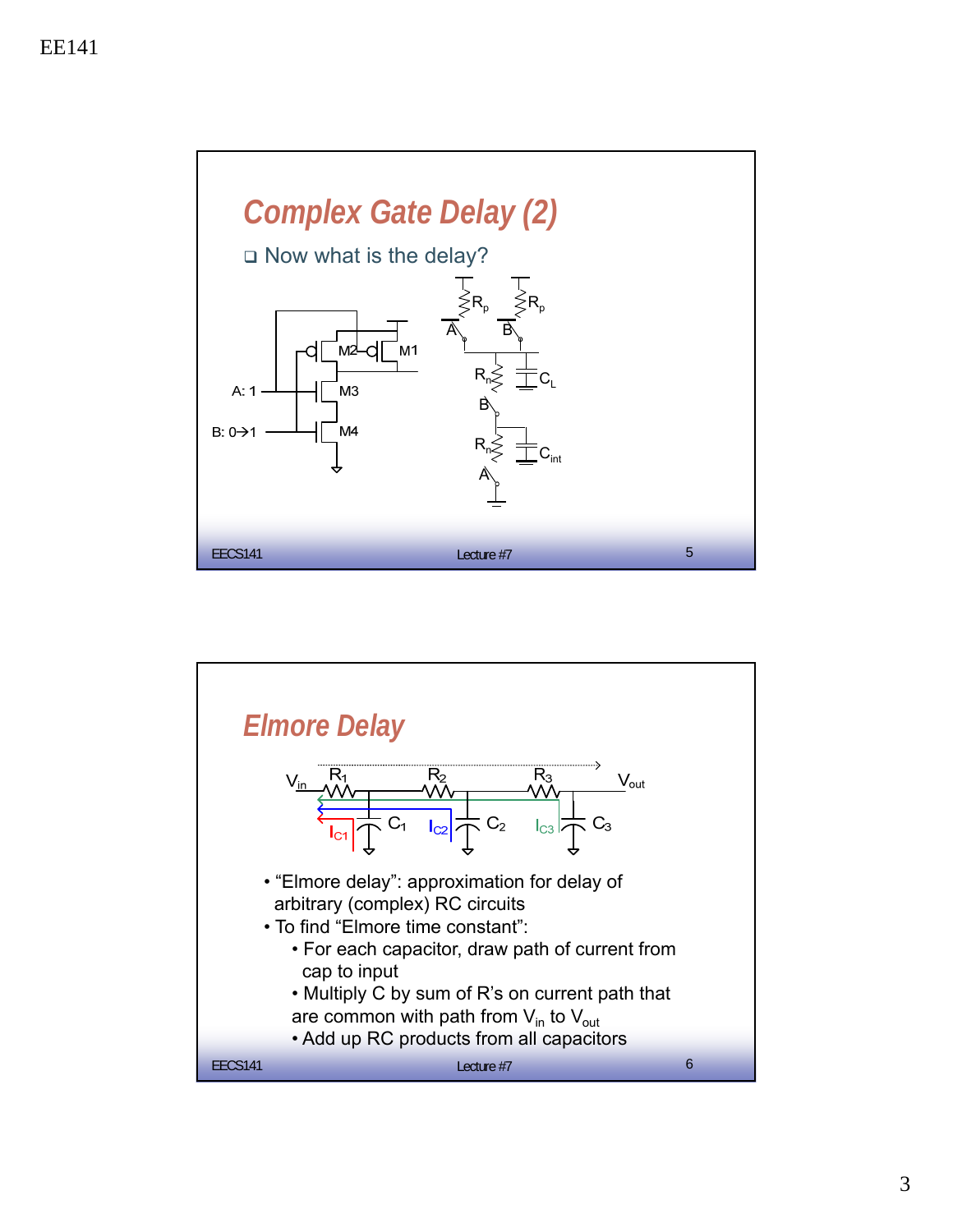

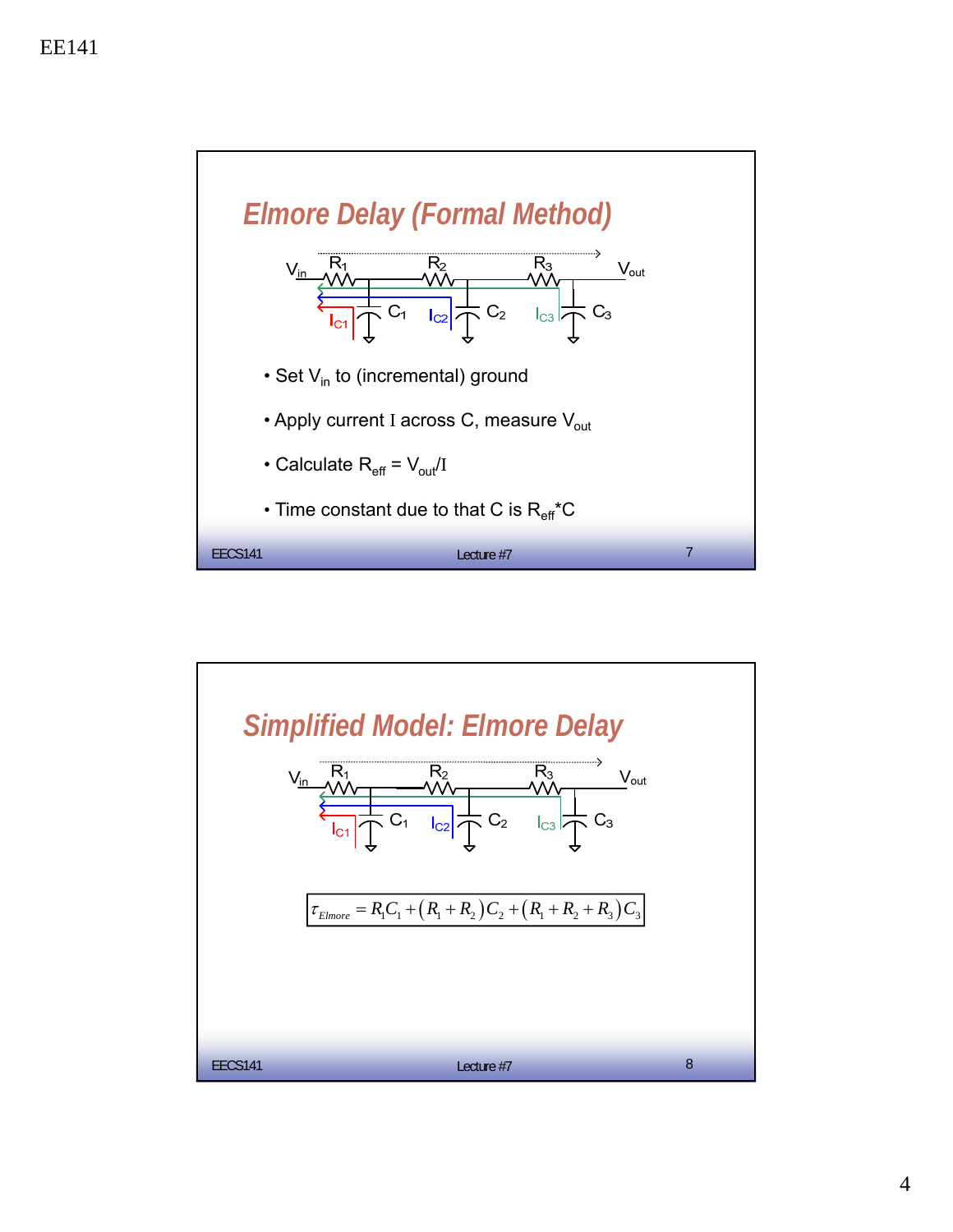

![](_page_4_Picture_2.jpeg)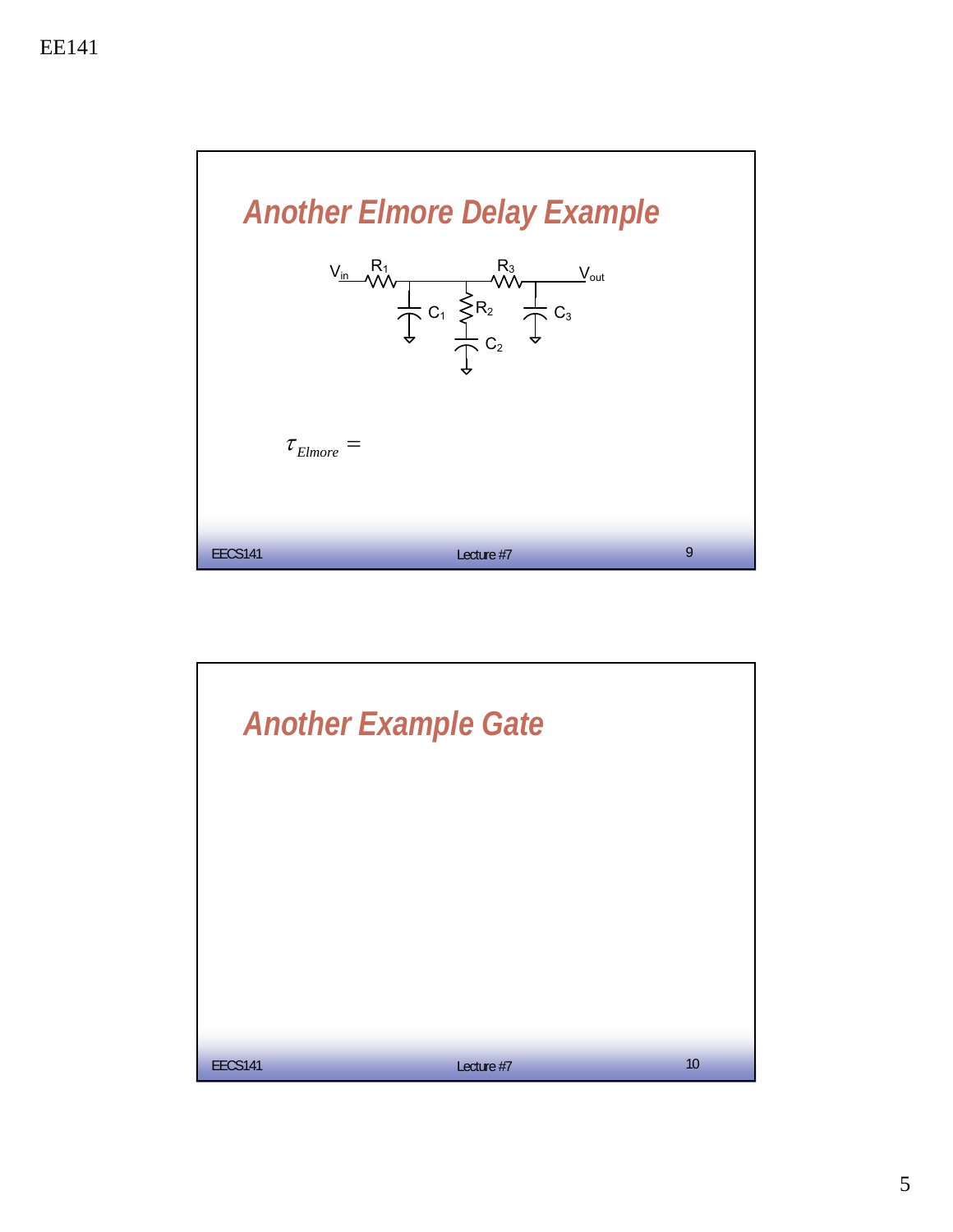![](_page_5_Figure_1.jpeg)

![](_page_5_Figure_2.jpeg)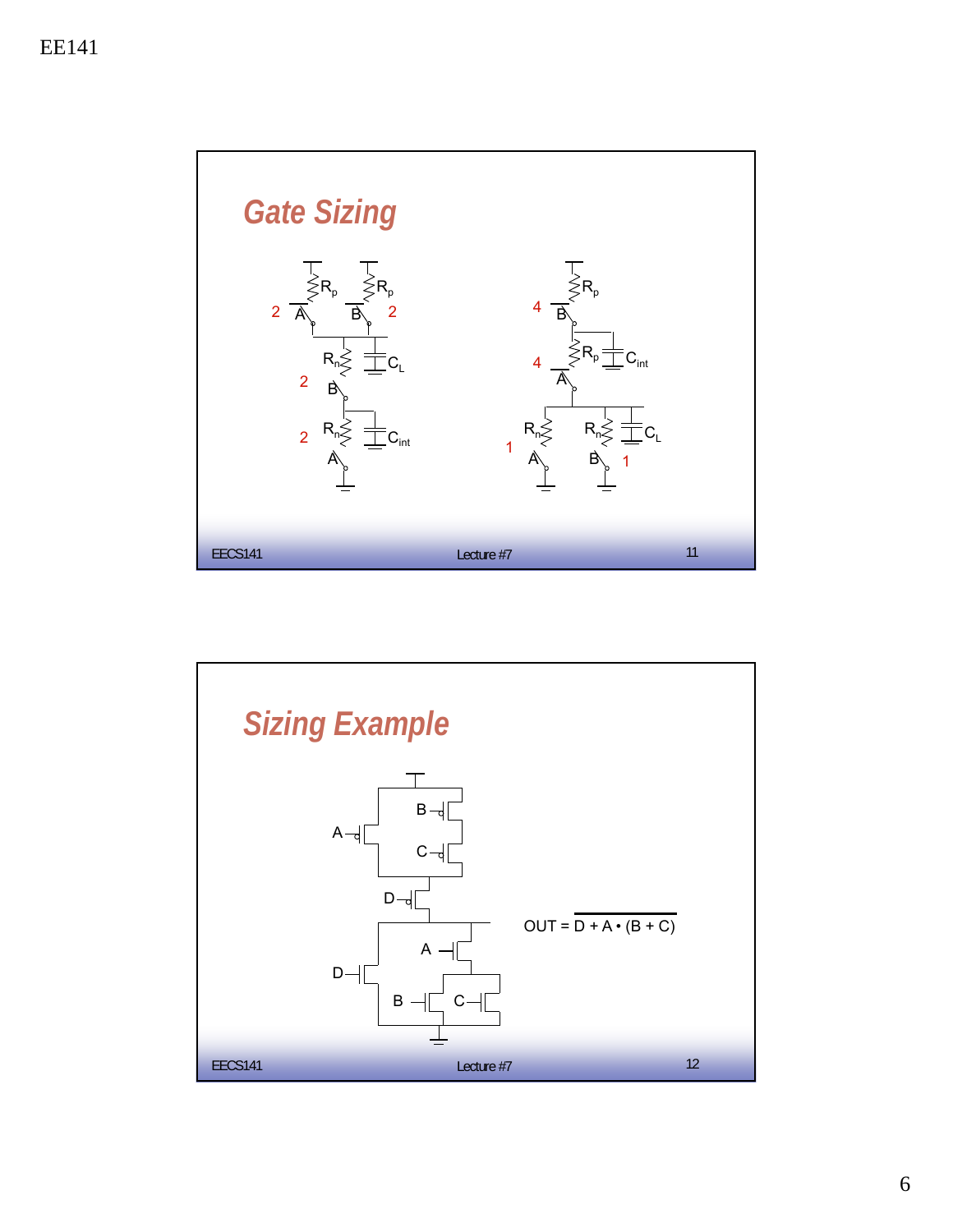![](_page_6_Picture_1.jpeg)

![](_page_6_Figure_2.jpeg)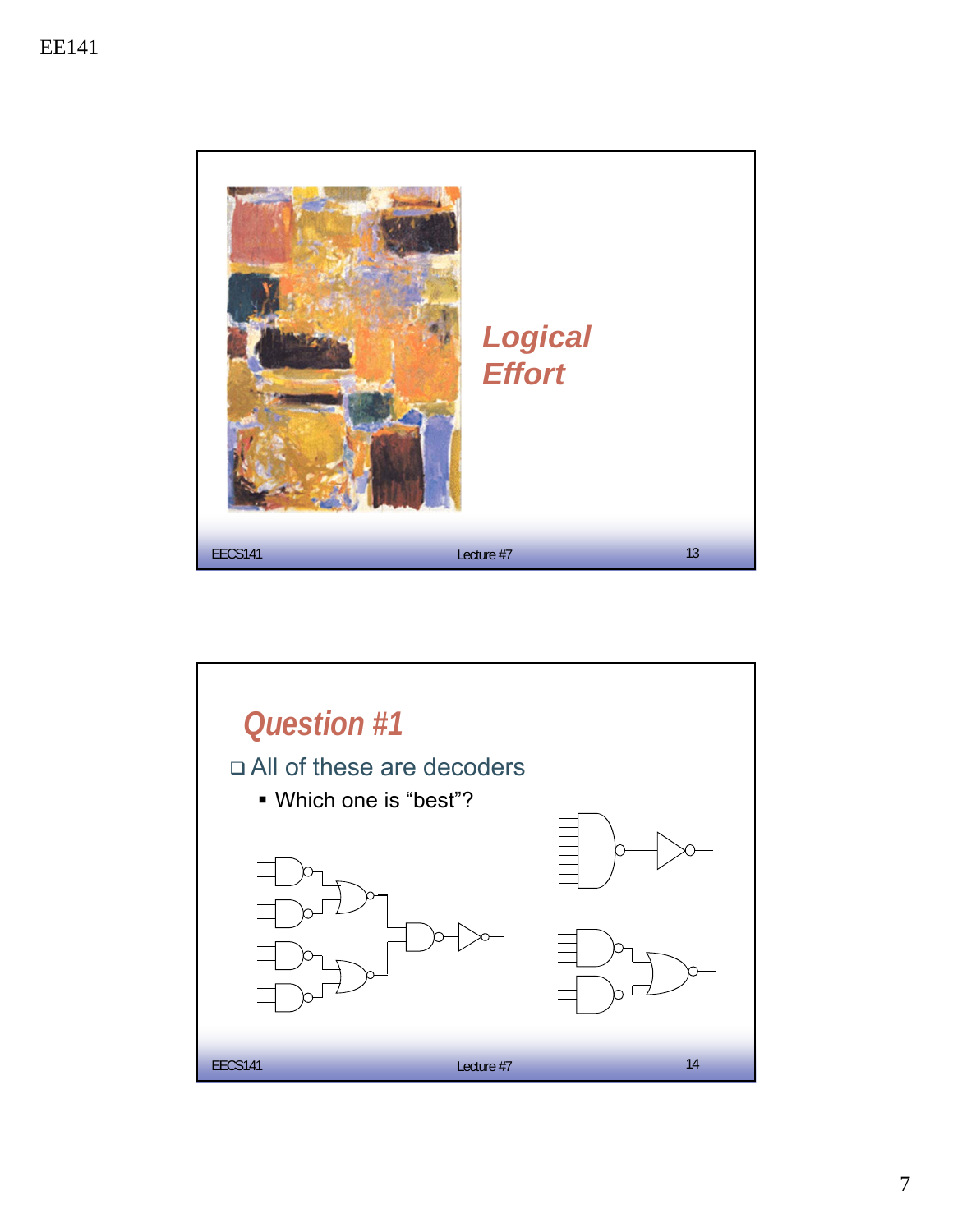![](_page_7_Figure_1.jpeg)

![](_page_7_Figure_2.jpeg)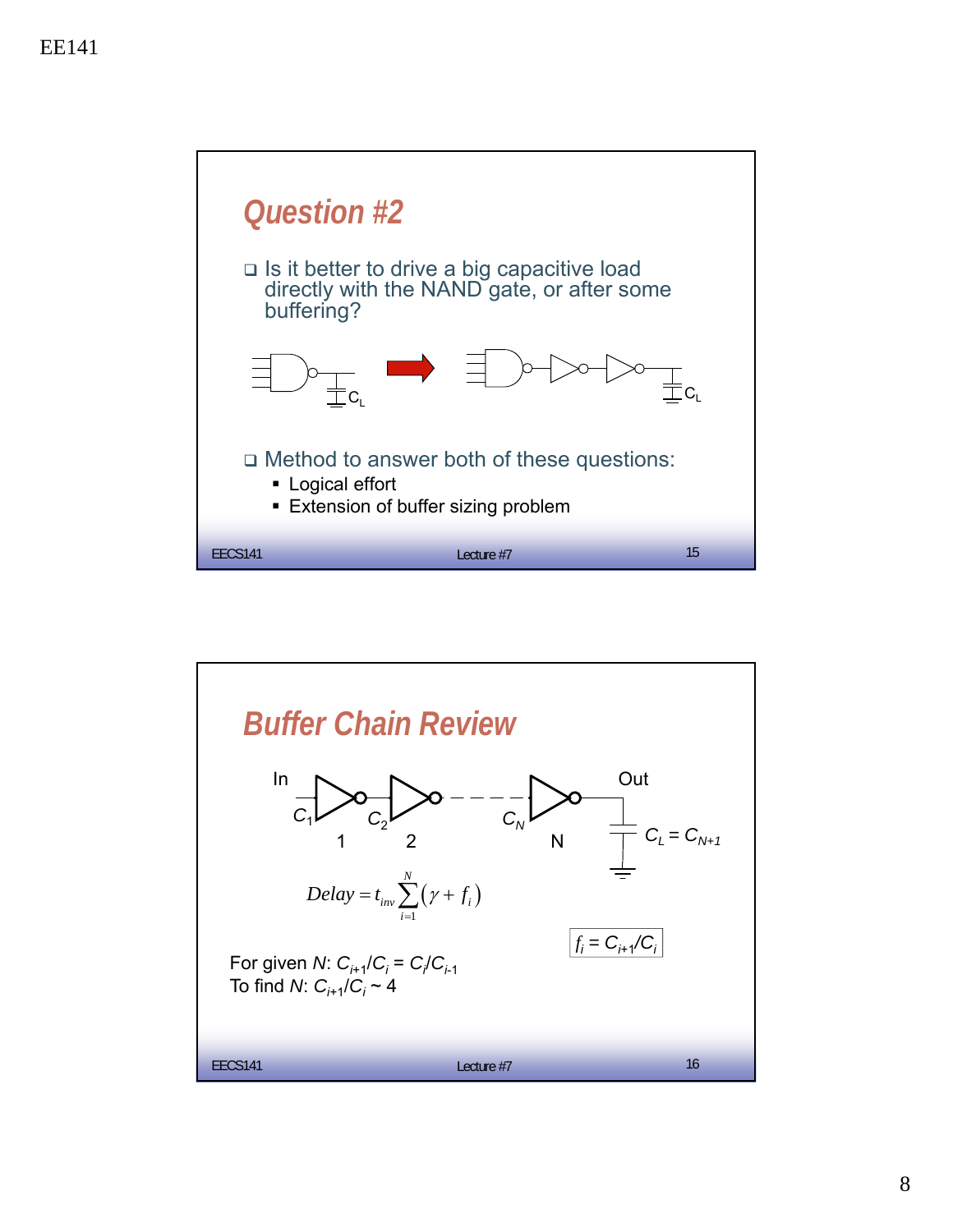![](_page_8_Figure_1.jpeg)

![](_page_8_Figure_2.jpeg)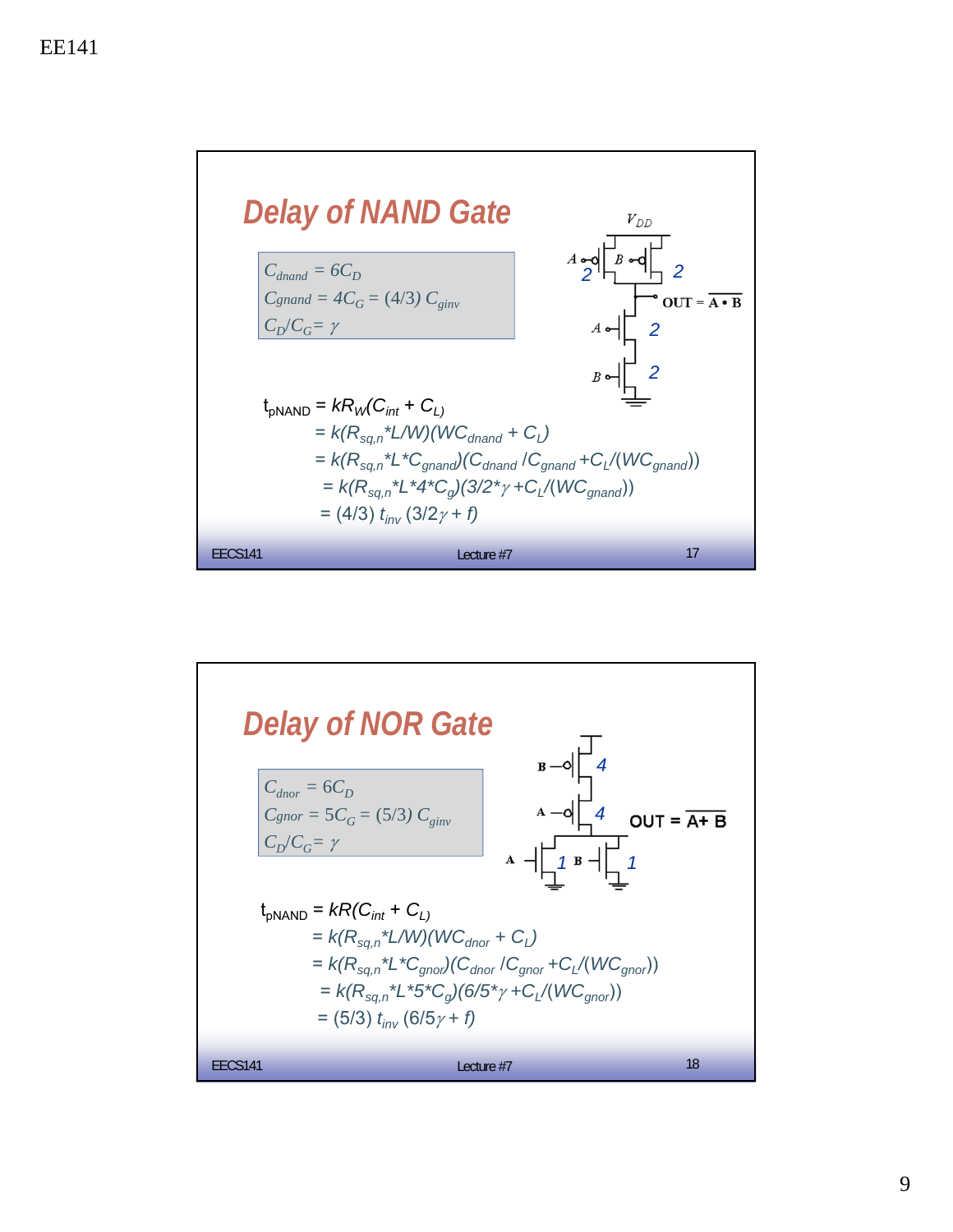![](_page_9_Figure_1.jpeg)

![](_page_9_Figure_2.jpeg)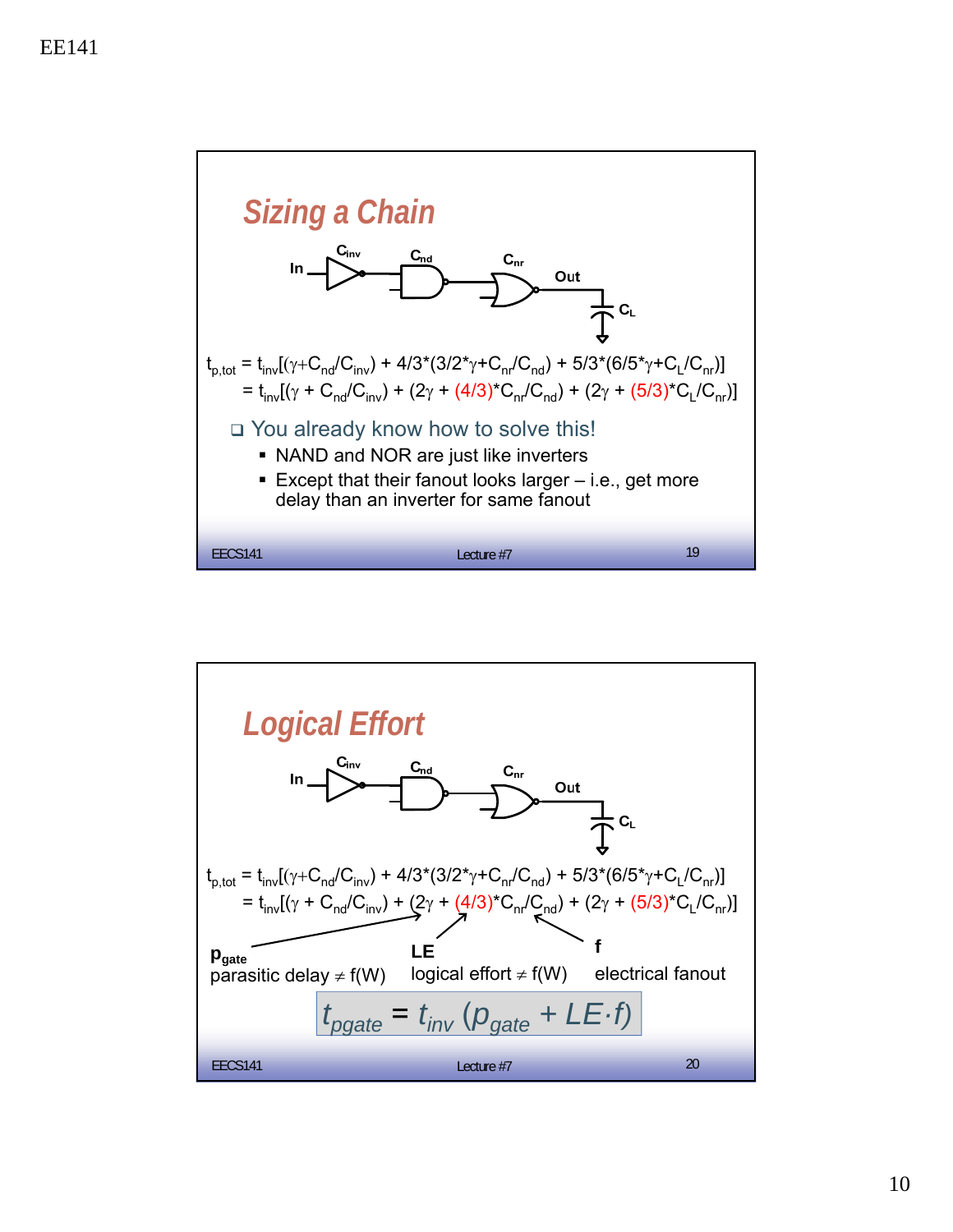![](_page_10_Figure_1.jpeg)

![](_page_10_Figure_2.jpeg)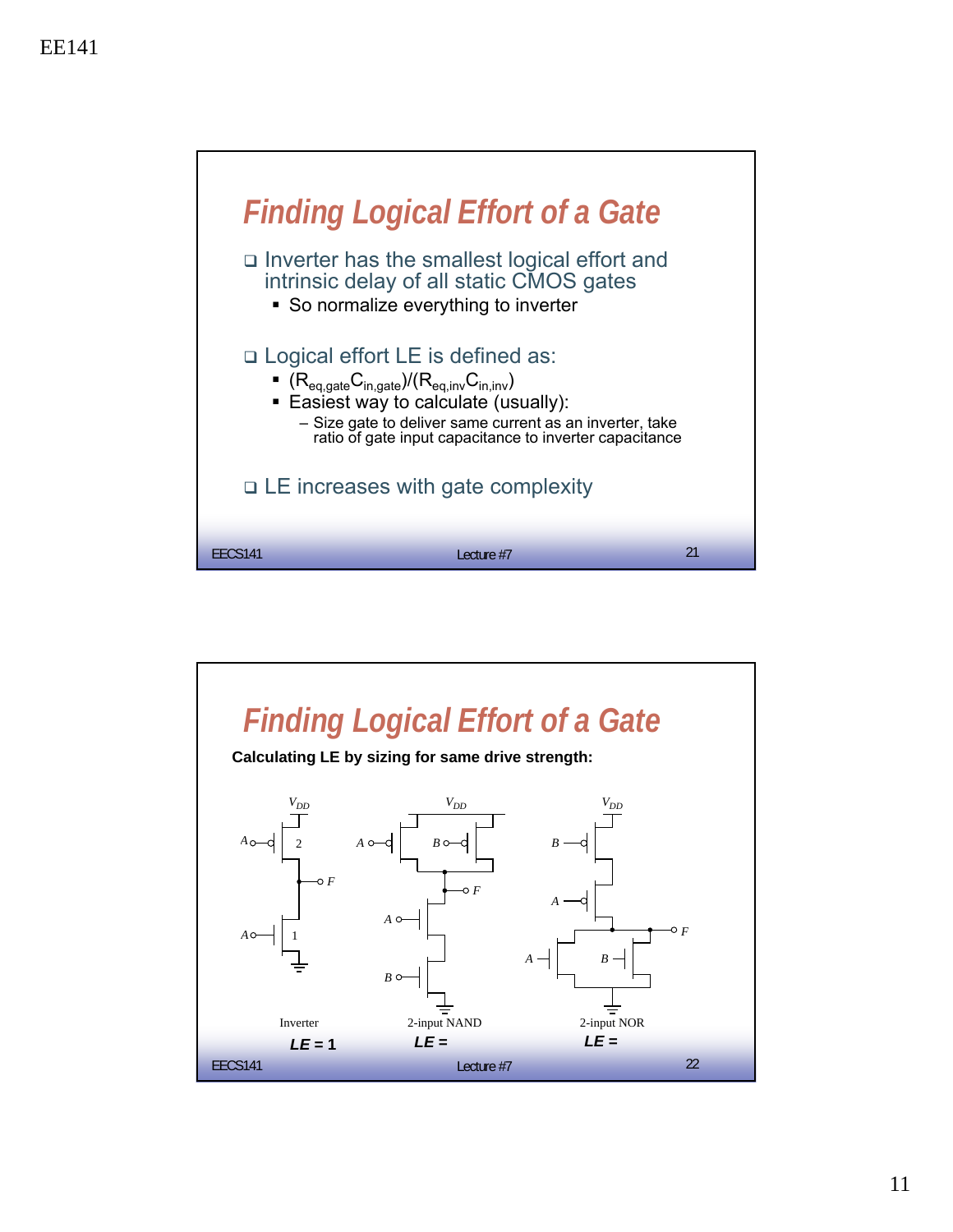![](_page_11_Figure_1.jpeg)

![](_page_11_Figure_2.jpeg)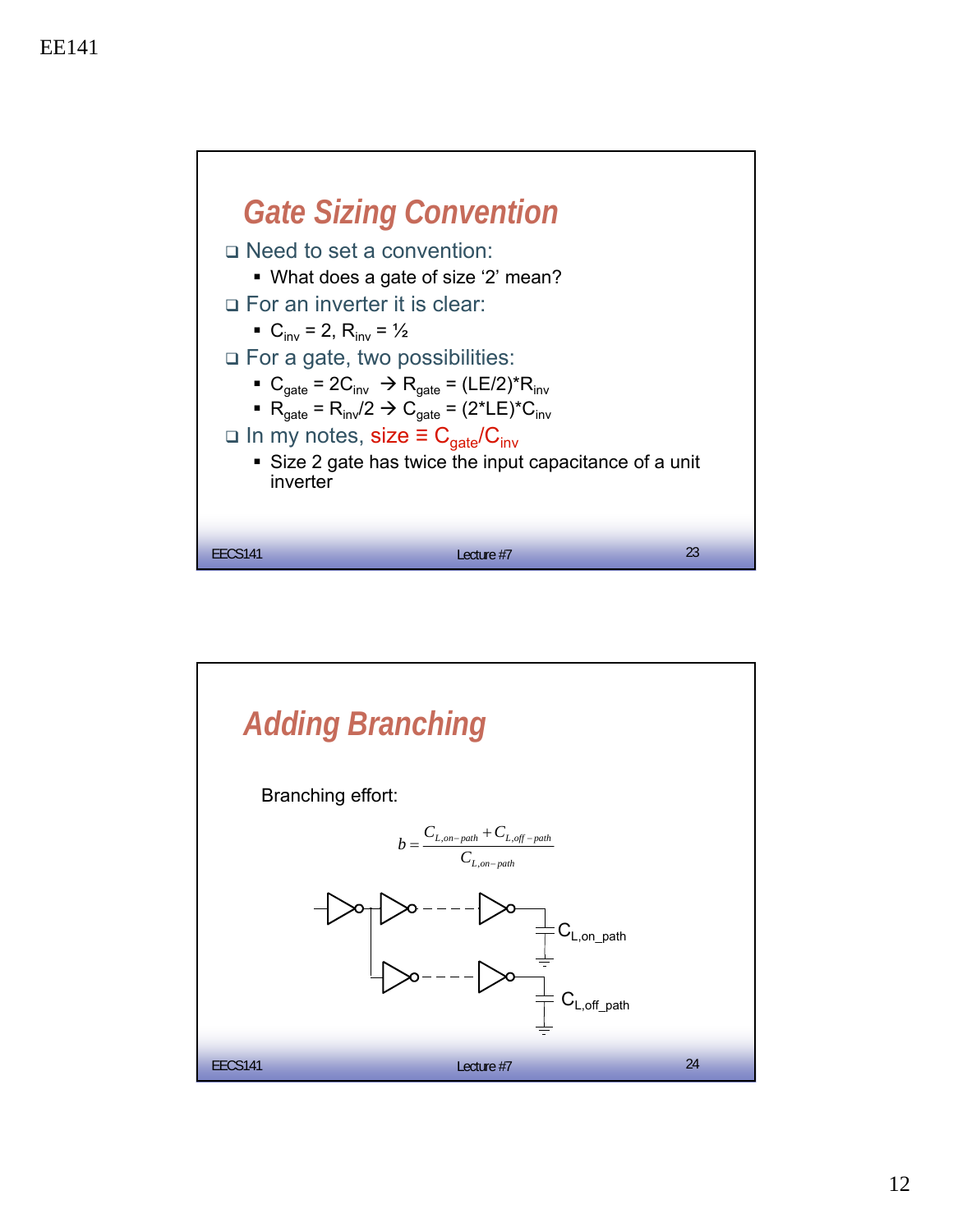![](_page_12_Figure_1.jpeg)

![](_page_12_Figure_2.jpeg)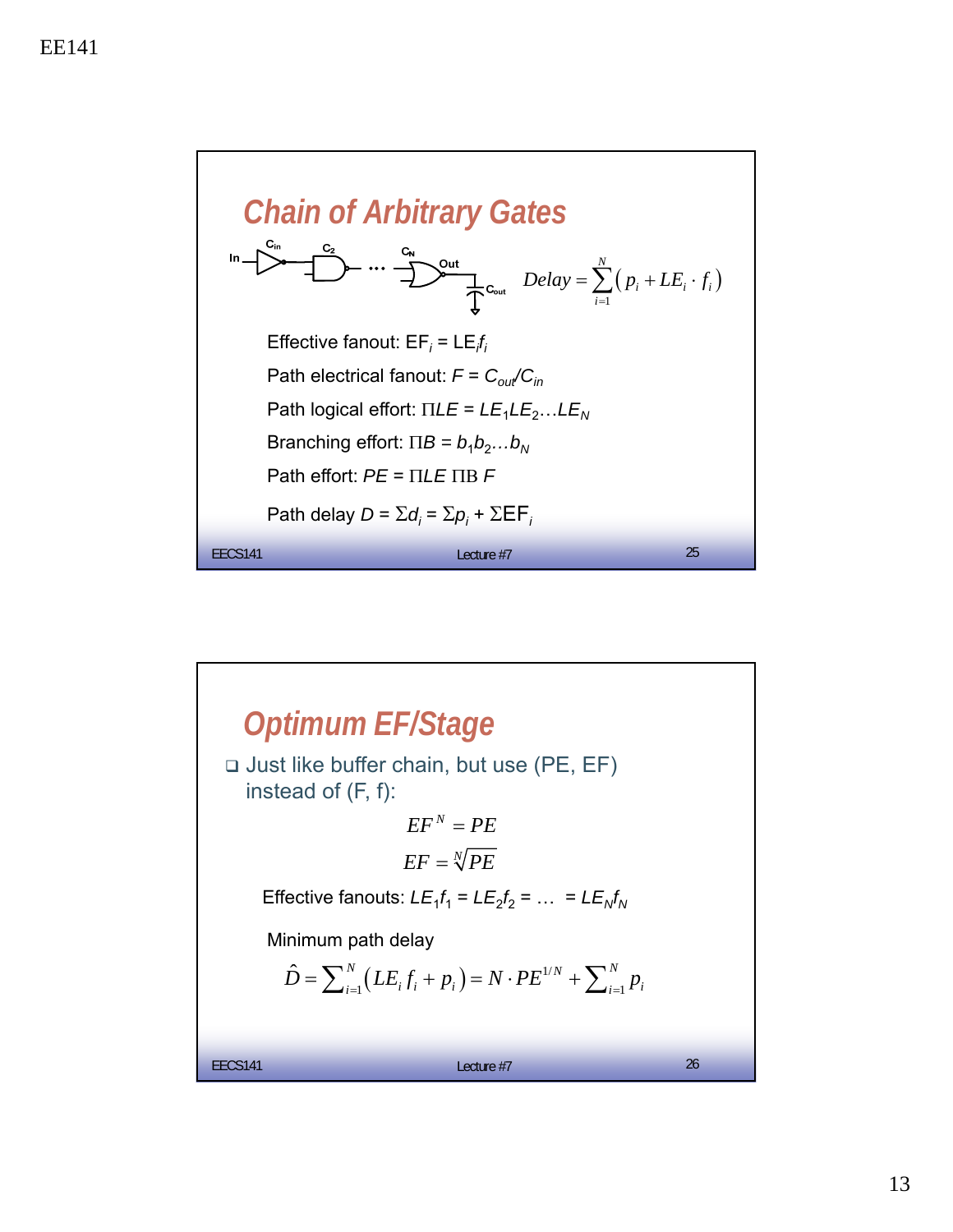![](_page_13_Figure_1.jpeg)

![](_page_13_Figure_2.jpeg)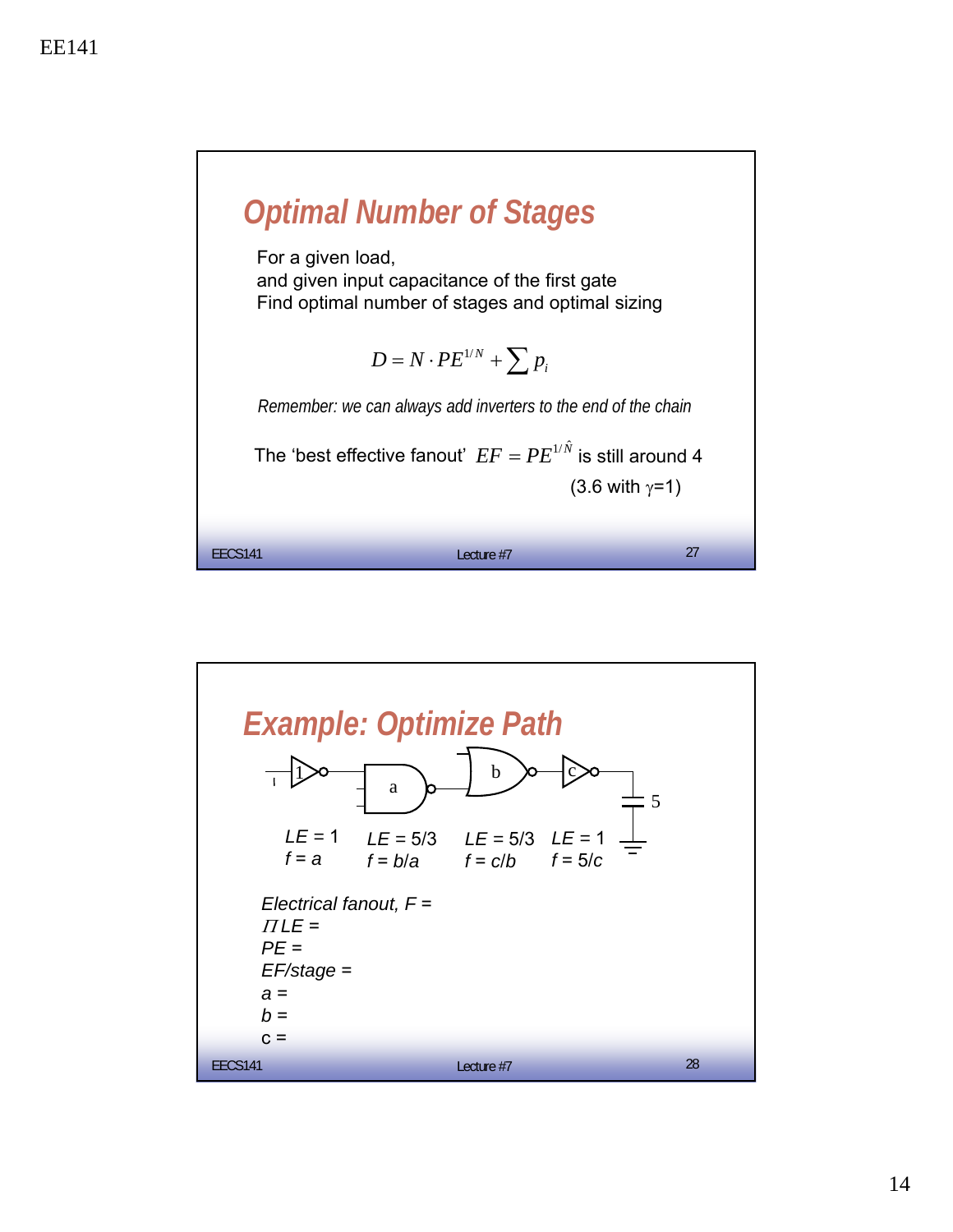![](_page_14_Figure_1.jpeg)

![](_page_14_Figure_2.jpeg)